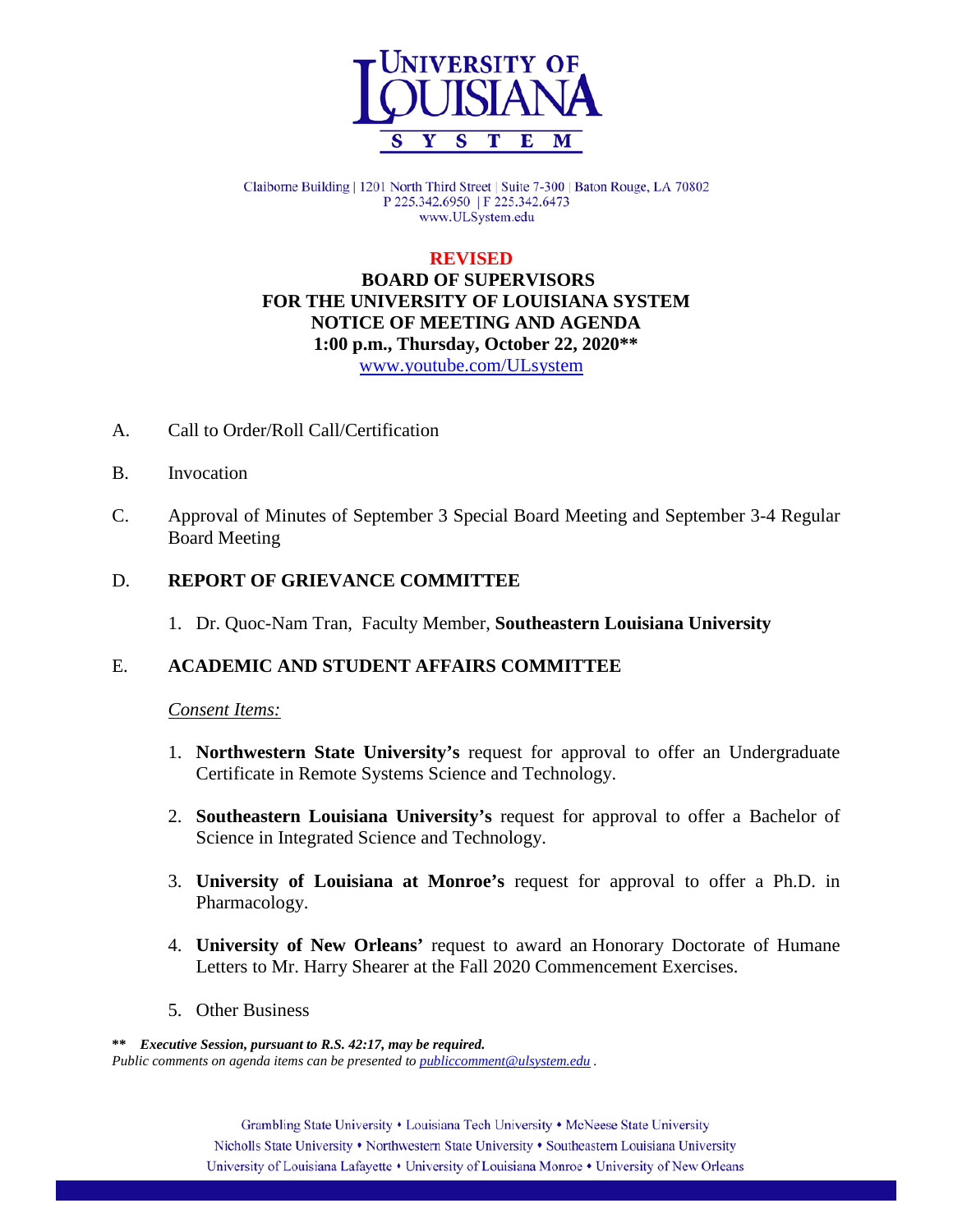Board of Supervisors for the University of Louisiana System Agenda October 22, 2020 Page 2

## F. **ATHLETIC COMMITTEE**

#### *Consent Items:*

- 1. **Nicholls State University's** request for approval of a contract with Mr. James Austin Claunch, Head Basketball Coach, effective October 28, 2020.
- 2. **University of Louisiana at Lafayette's** request for approval of a contract with Mr. Theo Sliman, Head Men's Golf Coach, effective July 1, 2020.
- 3. **University of Louisiana at Lafayette's** request for approval of an amendment to the contract with Mr. Timothy Leger, Assistant Football Coach, effective July 1, 2020.
- 4. Other Business

# G. **FACILITIES PLANNING COMMITTEE**

#### *Consent Items:*

- 1. **Louisiana Tech University's** request for approval to name a new wing in the College of Business the "Cox Family Atrium."
- 2. **University of Louisiana at Lafayette's** request for approval of a Ground Lease with Ragin Cajun Facilities, Inc. to construct a Photovoltaic Applied Research & Testing Laboratory (PART Lab), as authorized by La. R.S. 17:3361.
- 3. **University of Louisiana at Lafayette's** request for approval to demolish the Robert's House Apartment building.
- 4. **University of New Orleans'** request for approval to enter into a Lease Agreement with Hynes Charter School Corporation and Friends of Hynes, both not-for-profit corporations, pursuant to the authority vested in La. R.S. 17:3361.
- 5. Other Business

### H. **FINANCE COMMITTEE**

*Consent Items:*

1. **Louisiana Tech University's** request for approval to enter into an Affiliation Agreement with the Louisiana Tech Applied Research Corporation to provide applied research and contracting services for large contracts as well as support and facilities for classified contracts.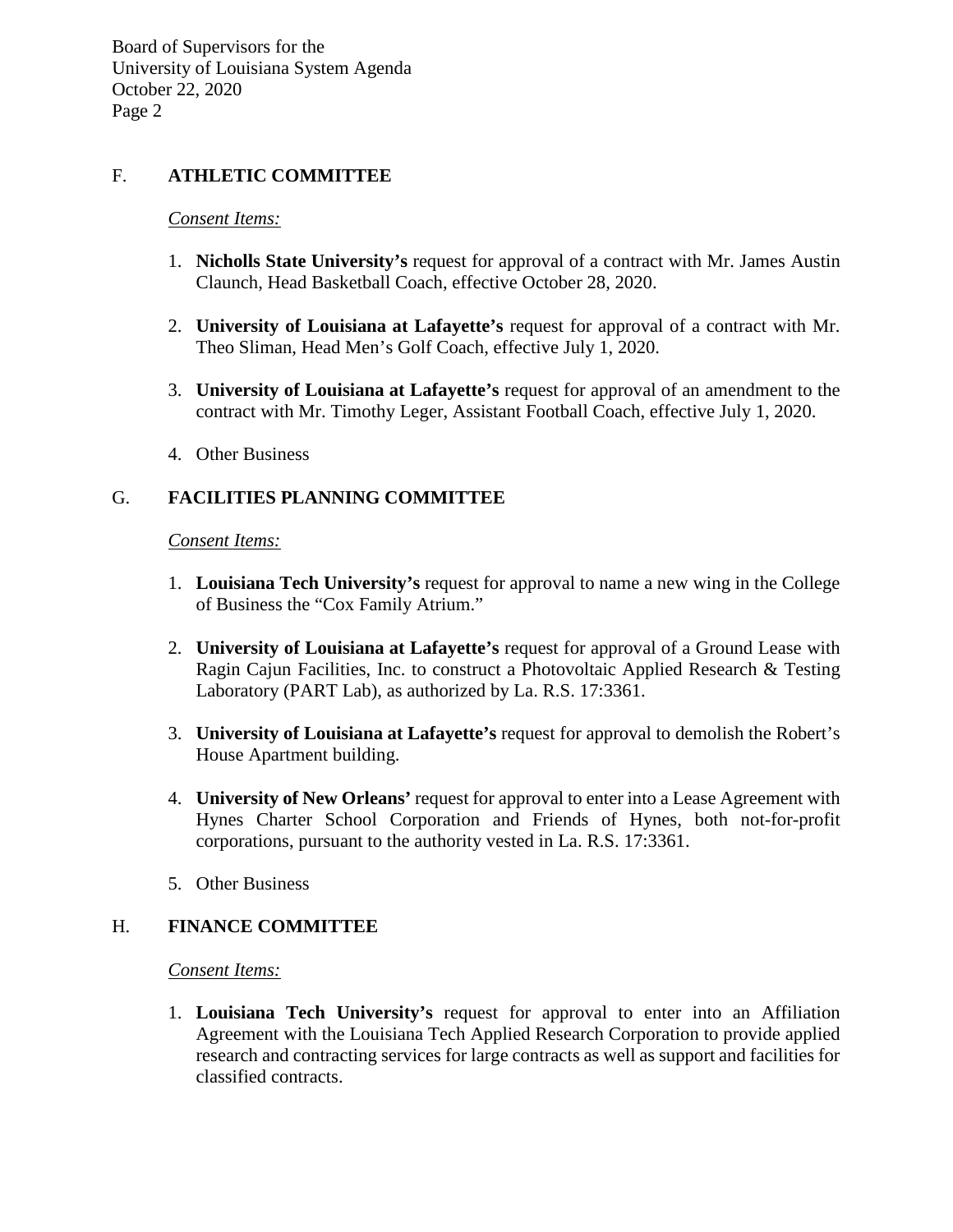Board of Supervisors for the University of Louisiana System Agenda October 22, 2020 Page 3

- 2. **University of New Orleans'** request for approval of a resolution granting authority for the issuance of Board of Supervisors for the University of Louisiana System Revenue Bonds not to exceed \$8 million (University of New Orleans Project).
- 3. **University of Louisiana System's** request for acceptance of revised Internal Audit Charters for (a) Grambling State University, (b) Louisiana Tech University, (c) Nicholls State University, (d) Northwestern State University, (e) Southeastern Louisiana University, (f) University of Louisiana at Monroe, (g) University of Louisiana System, and (h) University of New Orleans.
- 4. **University of Louisiana System's** request for acceptance of the Fiscal Year 2019-20 Financial and Compliance Representation Letter for the University of Louisiana System.

## *Discussion Items:*

- 5. **University of Louisiana System's** report on internal and external audit activity for the period of August 24 to October 18, 2020.
- 6. **University of Louisiana System's** discussion of Fiscal Year 2019-20 fourth quarter financial reports and ongoing assurances.
- 7. Other Business

# I. **PERSONNEL COMMITTEE**

### *Consent Items:*

- 1. **University of Louisiana at Lafayette's** request for approval to appoint Dr. Linda Nichols as Dean of the B.I. Moody III College of Business Administration effective August 15, 2020.
- 2. **University of Louisiana at Monroe's** request for approval to appoint Dr. Valerie S. Fields as Vice President for Student Affairs effective October 26, 2020.
- 3. Other Business

## J. **LEGISLATION COMMITTEE**

- 1. Update of 2020 Second Extraordinary Session of the Louisiana Legislature
- 2. Other Business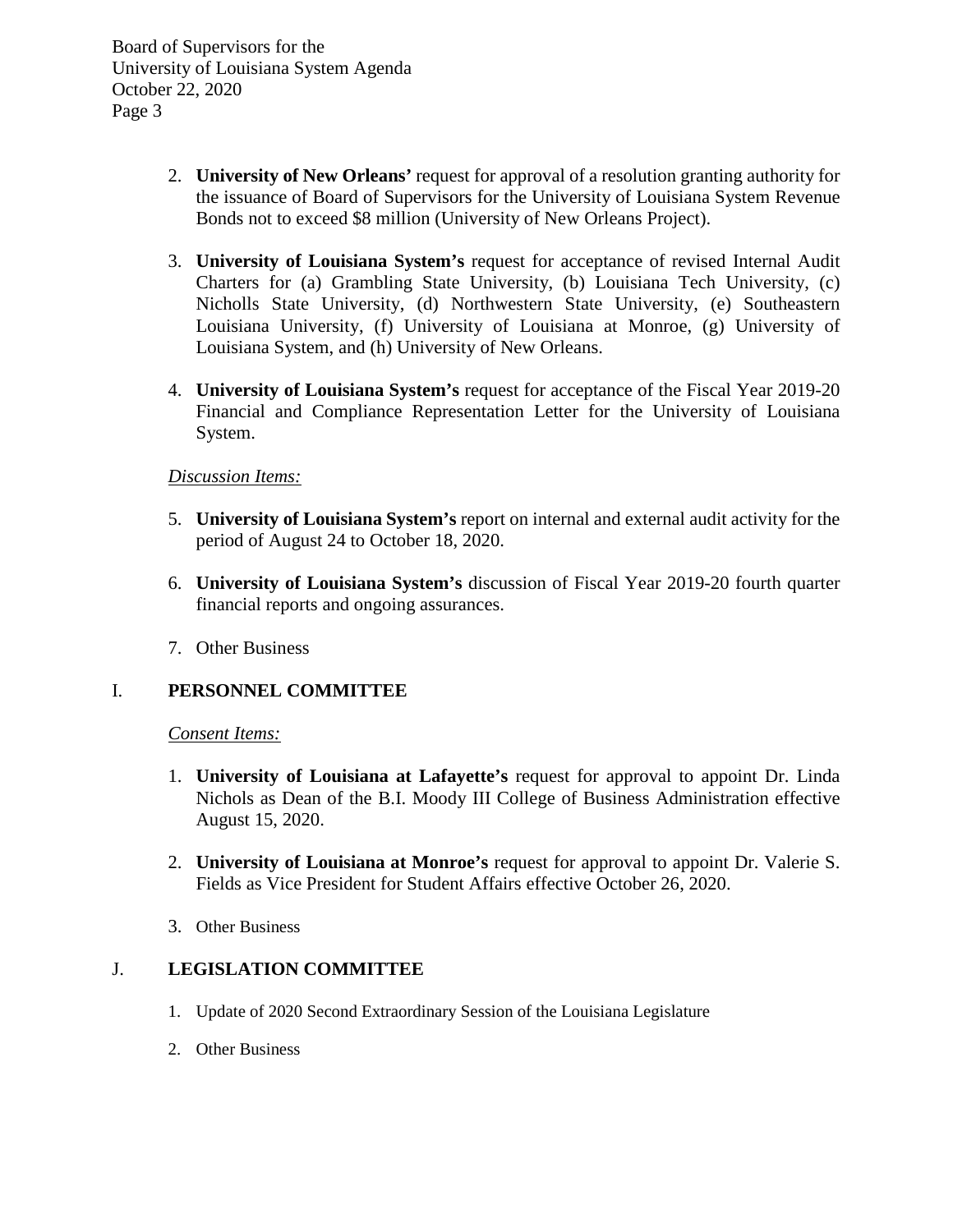Board of Supervisors for the University of Louisiana System Agenda October 22, 2020 Page 4

# K. **SYSTEM PRESIDENT'S BUSINESS**

- 1. Personnel Actions
- 2. System President's Report
- 3. Other Business

## L. **BOARD CHAIR'S BUSINESS**

- 1. Board Chair's Report
- 2. Other Business
- M. Evaluation of Campus Presidents *(Nicholls State University and University of New Orleans) (Executive Sessions will be required.)*
- N. The Board of Supervisors for the University of Louisiana System may enter executive session pursuant to La Revised Statute 42:16 to discuss pending litigation. (*Attached to the notice of agenda is the list of cases which may be discussed in executive session. The Board may meet with its counsel or other personnel it deems necessary to discuss these matters.*)
- O. Other Business
- P. Adjournment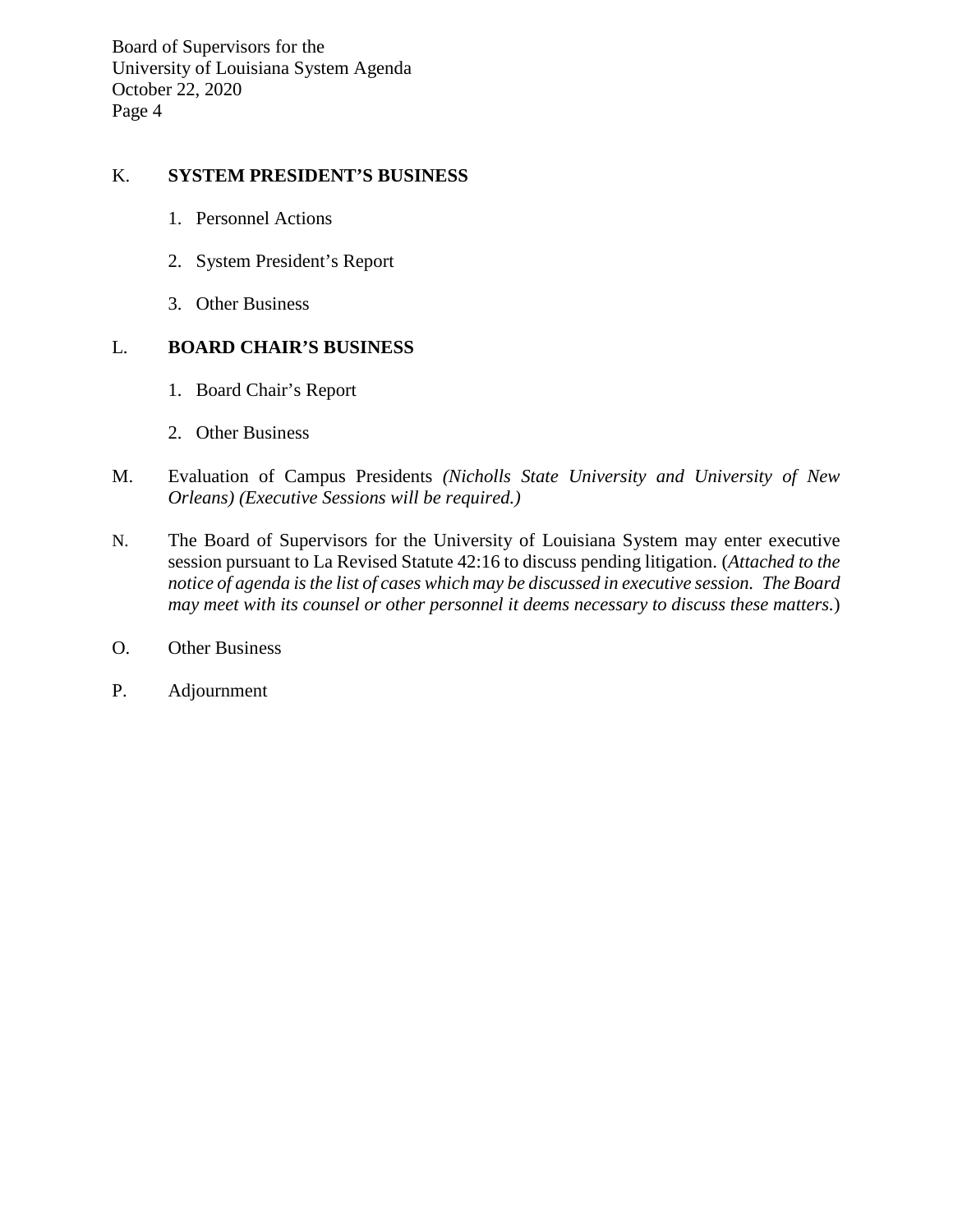### Attachment to October 22, 2020 Meeting Agenda of the Board of Supervisors for the University of Louisiana System (See item N on page 4)

**KENNETH MITCHELL EARL ANDREWS GSU - ROBERT KNOTT HALL** RODERICK DOMINICK JR. **EMMANUEL BROWN** RONALD WILHITE OGBONNAYA NWOHA Lula Wilson Susan Caskey **Emmanuel Brown** Kizzy K Houston Jamia Robinson Patricia C Bibbs STUDENT CENTER BOOKSTORE ROBINSON HALL-EMPL.THEFT **JAMES GARR** Sammie Roane **Roslyn Caesar FRANK HAMMONDS GEORGE THOMSON GEORGE MICHAEL THOMSON JR CLYDE AND JERRIS DENNIS DEREK LAFOSSE** Jackline Coats Patricia Avie Cynthia Cano Joey Ordoyne Cary Gomez DARLENE CANCIENNE Darlene Bergeron-cancienne Wilfred Trepagnier Lucille Jefferson Jessica Everett MCKNIGHT PATRICIA **MCKNIGHT PATRICIA BRUCE COMMITTE** DAUHJA COLEMAN William Mcmillin MCKNIGHT PATRICIA MCGEHEE LIEN **KEVIN DENNIS CHLOEE HOLDEN WELLS TARRLY STEVEN RUSHING DUPUIS JACOB AVONTI CANNON LISA W ANDERSON Hubert Calvin** Patrick Borrelli James Lloyd Sharon Borne Dawn Wallace Jarlene Perilloux War Memorial Student Union Kathy Culberath STEVEN RUSHING2 ACT, Inc. NY-KAIRA GRAY PAULINE GREENE Claude Douglas Schantell Washington **CHRISTINE BRASHER** Michelle Breaux Joseph Kimbrough Rosa Alfred **MASON GRASCH** ROSA M ALFRED PERRET CONNOR WILLIAM **CHELSEA LOTIEF** MICHAEL LOTIEF **LOU BABINEAUX SHANNON POPP** LA HOME BUILDERS ASSN SELF INSURERS I UNIVERSITY OF LOUISIANA AT LAF. Anna Menard

**GRAMBLING STATE UNIVERSITY GRAMBLING STATE UNIVERSITY GRAMBLING STATE UNIVERSITY GRAMBLING STATE UNIVERSITY GRAMBLING STATE UNIVERSITY GRAMBLING STATE UNIVERSITY GRAMBLING STATE UNIVERSITY GRAMBLING STATE UNIVERSITY GRAMBLING STATE UNIVERSITY GRAMBLING STATE UNIVERSITY GRAMBLING STATE UNIVERSITY GRAMBLING STATE UNIVERSITY GRAMBLING STATE UNIVERSITY TOUISIANA TECH UNIVERSITY** LOUISIANA TECH UNIVERSITY **LOUISIANA TECH UNIVERSITY** LOUISIANA TECH UNIVERSITY LOUISIANA TECH UNIVERSITY MCNEESE STATE UNIVERSITY MCNEESE STATE UNIVERSITY MCNEESE STATE UNIVERSITY MCNEESE STATE UNIVERSITY MCNEESE STATE UNIVERSITY MCNEESE STATE UNIVERSITY MCNEESE STATE UNIVERSITY MCNEESE STATE UNIVERSITY NICHOLLS STATE UNIVERSITY NICHOLLS STATE UNIVERSITY NICHOLLS STATE UNIVERSITY NICHOLLS STATE UNIVERSITY NICHOLLS STATE UNIVERSITY NICHOLLS STATE UNIVERSITY NICHOLLS STATE UNIVERSITY NORTHWESTERN STATE UNIVERSITY NORTHWESTERN STATE UNIVERSITY NORTHWESTERN STATE UNIVERSITY NORTHWESTERN STATE UNIVERSITY NORTHWESTERN STATE UNIVERSITY NORTHWESTERN STATE UNIVERSITY NORTHWESTERN STATE UNIVERSITY SOUTHEASTERN LA. UNIVERSITY SOUTHEASTERN LA. UNIVERSITY SOUTHEASTERN LA, UNIVERSITY SOUTHEASTERN LA. UNIVERSITY SOUTHEASTERN LA. UNIVERSITY SOUTHEASTERN LA. UNIVERSITY SOUTHEASTERN LA. UNIVERSITY SOUTHEASTERN LA. UNIVERSITY SOUTHEASTERN LA. UNIVERSITY SOUTHEASTERN LA. UNIVERSITY SOUTHFASTERN LA. UNIVERSITY SOUTHEASTERN LA, UNIVERSITY SOUTHEASTERN LA, UNIVERSITY SOUTHEASTERN LA. UNIVERSITY SOUTHEASTERN LA. UNIVERSITY SOUTHEASTERN LA. UNIVERSITY UNIVERSITY OF LA BD. OF SUPERVISORS UNIVERSITY OF LA BD. OF SUPERVISORS UNIVERSITY OF LOUISIANA AT LAF. UNIVERSITY OF LOUISIANA AT LAF. UNIVERSITY OF LOUISIANA AT LAF. UNIVERSITY OF LOUISIANA AT LAF. UNIVERSITY OF LOUISIANA AT LAF. UNIVERSITY OF LOUISIANA AT LAF. UNIVERSITY OF LOUISIANA AT LAF. UNIVERSITY OF LOUISIANA AT LAF. UNIVERSITY OF LOUISIANA AT LAF. UNIVERSITY OF LOUISIANA AT LAF. UNIVERSITY OF LOUISIANA AT LAF. UNIVERSITY OF LOUISIANA AT LAF. UNIVERSITY OF LOUISIANA AT LAF. UNIVERSITY OF LOUISIANA AT LAF. UNIVERSITY OF LOUISIANA AT LAF.

19th JDC EBR 660796 3rd JDC, Lincoln Parish 60002 3rd JDC Lincoln Parish 19th JDC, East Baton Rouge  $1E$ 4th 3rd JDC Lincoln Parish District 1W OWC IE 19th IDC 3rd JDC Lincoln Parish 3rd JDC-Lincoln 19th JDC, East Baton Rouge Parish 3rd JDC Lincoln Parish 3rd District Court Lincoln Parish **District 1F** District 1E 3rd JDC Lincoln Parish District 3 14th JDC, Calcasieu Parish 14th JDC - Calcasieu Parish 14th JDC Parish of Calcasieu 14th JDC, Calcasieu Parish District 3 District 3 14th JDC, Calcasieu Parish **OWC District 8** US Eastern Distict of LA - New Orle 17th JDC - Lafourche Parish OWC Dist 9 - Houma 17th JDC, Lafourche Parish 17th - Lafourche Parish 17 JDC - Lafourche Parish 19th JDC - East Baton Rouge 19th JDC - East Baton Rouge US District Court, Western District US District Court, Western District District 2 19th JDC - East Baton Rouge 10th JDC OWC District 5 U.S. District Court, Eastern Distri 21st JDC, Tangipahoa Parish 21st JDC, Tangipahoa Parish; US Dis 24th IDC 21st Judicial District Court for th 21st JDC Parish of Tangipahoa OWC District 6 OWC - Baton Rouge 19th JDC Section 26 19th JDC - East Baton Rouge Parish US Middle District - Baton Rouge OWC DISTRICT 6 21st JDC Tangipahoa Parish 19th JDC, EBR 21st JDC, Tangipahoa Parish; US Dis 15th JDC - Lafayette Parish CDC. Orleans Parish District 4 19th JDC - East Baton Rouge Parish 15th JDC, Lafayette Parish 19th JDC East Baton Rouge OWC District 4 District 4 District 4 15th JDC, Lafayette Parish District 4 15th JCD, Lafayette Parish USDC; Western District; Lafayette 19th JDC, East Baton Rouge 19th JDC, East Baton Rouge Parish 19 JDC, Parish of East Baton Rouge 15th Judicial District Court 19th JDC - East Baton Rouge Parish

60576 C-674310 20-00533 1245164 C-60386 18-04319 12-9999 673286 56763 57259 639950 59395 60203 19-08145 16-01199 60636 18-04253 2018-4173D 2018004173 2019-4530 B 2019-005895 16-06054 17-06834 2020-100E SETTLEMENT 20184186 138501 15-07873 118569 125611 128042 C654405 C654405 1:19-CV-00122 1:19-CV-01106 15-06555 C654405 90487B 18-07910 2:20-CV-02143 2019-0001065 2018-0003690 805-550 2019-0000657 2020-0000735 20-03161 19-03834 620976 609621 31400657 1700087 2015-0003602 C672315 USDC-MD, NO. 19 20160167 17-07853 18-06850 644910 655940 C658462 18-08020 18-02909 19-04081 C-20194872B 19-05614 20191202E 6:20-CV-00052 C-674190 663485 682426 2019243DK 682510